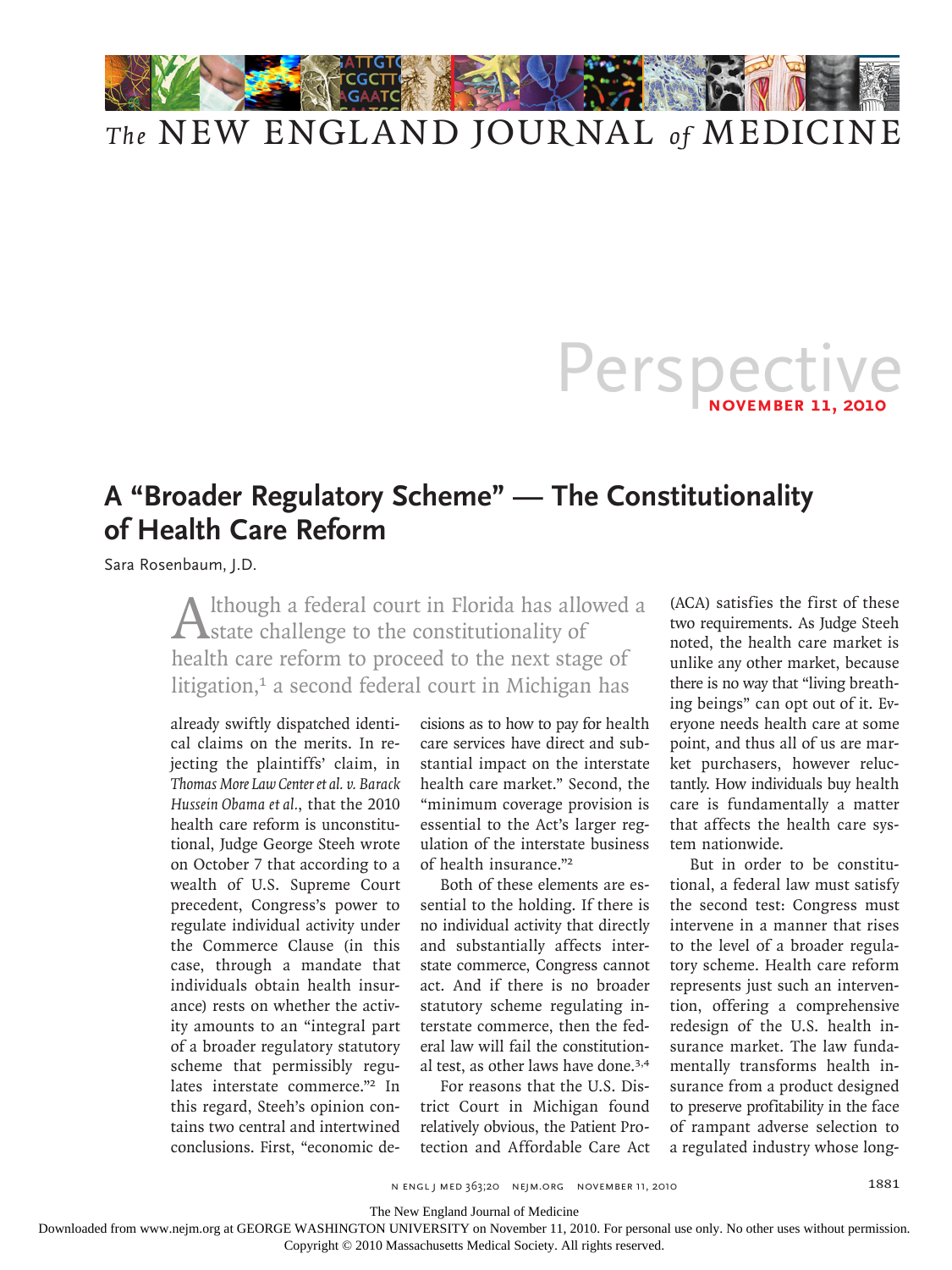term strength and stability are essential to the public interest and that, in its restructured form, will therefore take on certain characteristics of a public utility.4,5

The redesign of U.S. health insurance to advance the national public interest addresses two profound threats to the survival of a functional health care system that is capable of serving Americans' needs. The first problem is that tens of millions of people are uninsured, either as a matter of a deliberate choice or as the result of financial or health-related exclusionary barriers. The second problem, triggered by the first, is rampant shifting of costs onto millions of other Americans who have chosen to be insured and are fortunate enough to be able to obtain coverage.

Of course, the individual mandate is central to the legislative scheme, since without a large pool of healthy adults and children, it is simply impossible to create the market conditions for stable health insurance — a fact that is universally recognized by economics experts. But if the ACA stopped at mandating coverage — leaving Americans to fend for themselves in finding products that would adequately finance health care for them and their families — it might not achieve the stature essential to a broad regulatory scheme.

The ACA represents a constitutional intervention into the health insurance market because of a combination of five results that it achieves. First, and perhaps most fundamentally, in a remarkable shift whose precedent lies in the watershed Civil Rights Act of 1964, the ACA transforms health insurance into a public accommodation. The Civil Rights Act barred private businesses such as hotels, bus companies, and

restaurants from refusing to sell their products or services to customers on the basis of race. The ACA bars state-licensed health insurers from refusing to sell products to individuals on the basis of health status. This prohibition, which bars rescissions — the canceling of policies of people who become ill — and which applies at both the point of initial sale and the point of renewal, is binding on health insurers nationwide, regardless of whether they sell their products in the open market or through state health insurance exchanges. This basic reconceptualization of health insurance as a good whose availability is a matter of national public interest essentially frames health insurance the way the Civil Rights Act framed other business interests.

Second, the ACA establishes minimum national standards governing the design of health insurance sold in the individual and group-plan markets, as well as the design of self-insured employersponsored plans. In all insurance markets, these standards include bans against excessive waiting periods and against the imposition of annual and lifetime coverage limits, a requirement to cover preventive services with no cost sharing, and a requirement to cover routine medical costs associated with participation in clinical trials. In the individual and small-group markets, design regulation reaches further, specifying a minimum level of coverage for "essential health benefits" and limits on exposure to out-of-pocket costs for those essential benefits. Equally important are new rules that, according to a strategy of measuring the medical loss ratio (the proportion of money collected in premiums that is actually spent on medical care), position the industry for greater price regulation as a result of increased transparency of cost increases and their justifications.

Third, the ACA creates a nationwide system of health insurance exchanges serving the individual and small-group markets and gives states the option to expand their exchanges to reach larger groups. The law encourages states to establish and operate their own exchanges but guarantees access to a federally administered exchange in states that elect not to do so. Health insurance sold through exchanges will be subject to "qualified health plan" requirements, which are aimed at ensuring not only the integrity of coverage, but also, by stipulating that each plan's provider network must be adequate, the availability of affordable health care itself.

Fourth, the ACA establishes a uniform, national subsidy system that ensures Medicaid coverage for the poorest Americans and advance tax credits for insurance premiums for individuals and families who are not eligible for Medicaid but have low-to-moderate incomes. States, of course, participate in Medicaid on a voluntary basis, but all participating states will be required to extend coverage to newly eligible individuals, just as many previous Medicaid reforms have created new mandatory categories of beneficiaries. In this case, the new expectations are accompanied by considerable new funding.

Finally, the ACA uses the platform of uniform, stable financing to begin to change health care itself, on a nationwide basis. The law provides for a major investment in primary care through an

The New England Journal of Medicine

Downloaded from www.nejm.org at GEORGE WASHINGTON UNIVERSITY on November 11, 2010. For personal use only. No other uses without permission.

Copyright © 2010 Massachusetts Medical Society. All rights reserved.